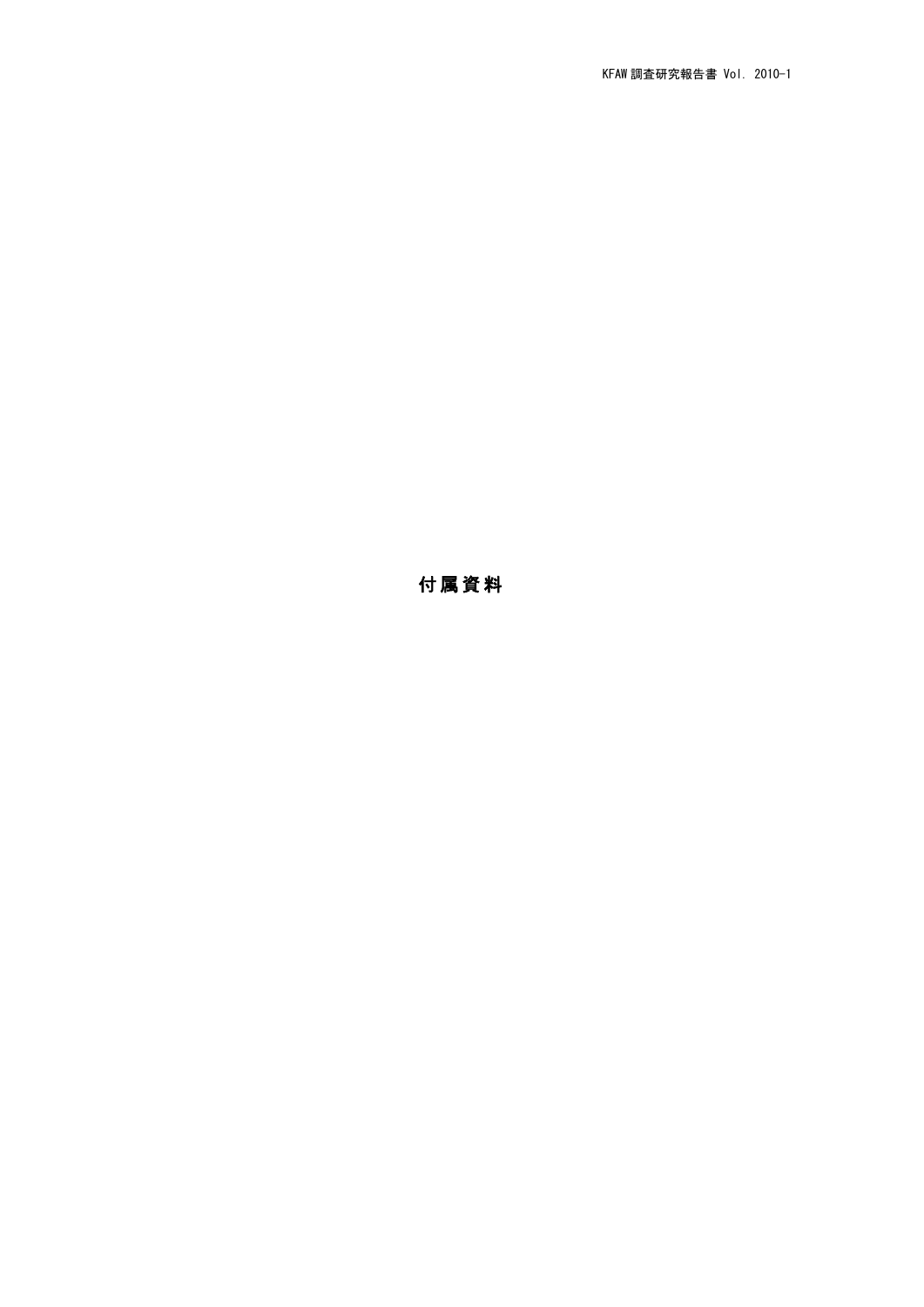|                       |          |         | 小学校前期課程 |          |          | 小学校後期課程 |                |       | 中学校   |       |        |       |        |
|-----------------------|----------|---------|---------|----------|----------|---------|----------------|-------|-------|-------|--------|-------|--------|
| 年度                    | 政府       | 政府補助    | 私立      | 小計       | 政府       | 政府補助    | 私立             | 小計    | 政府    | 政府補助  | 私立     | 小計    | 合計     |
| 1960/1                | 2,719    | 3,954   | 33      | 6,702    | 530      | 1,400   | $\overline{2}$ | 1,932 | 244   | 640   | 11     | 895   | 9,529  |
| 1970/1                | 2,823    | 4,014   | 49      | 6,886    | 811      | 1,723   | 10             | 2,544 | 442   | 897   | 45     | 1,384 | 10,814 |
| 1980/1                | 2,712    | 4,100   | 49      | 6,861    | 867      | 1.866   | 20             | 2,753 | 789   | 1,122 | 62     | 1,973 | 11,587 |
| 1990/1                | 2,565    | 4,068   | 134     | 6,767    | 960      | 1,883   | 72             | 2,915 | 961   | 1,380 | 111    | 2,452 | 12,134 |
| 2000/1                | 2,565    | 4,035   | 158     | 6,758    | 960      | 1,873   | 124            | 2,957 | 985   | 1,412 | 218    | 2,615 | 12,330 |
| 2007/8                | 2,548    | 3,986   | 267     | 6,801    | 953      | 1,869   | 220            | 3,042 | 999   | 1,429 | 375    | 2,803 | 12,646 |
| 増加率                   |          |         |         |          |          |         |                |       |       |       |        |       |        |
| $1960 - 70$           | 3.8%     | 1.5%    | 48.5%   | 2.7%     | 53.0%    | 23.1%   | 400%           | 31.7% | 81.1% | 40.2% | 309.1% | 54.6% | 13.5%  |
| $1970 - 80$           | $-3.9%$  | 2.1%    | 0%      | $-0.4%$  | 6.9%     | 8.3%    | 100%           | 8.2%  | 78.5% | 25.1% | 37.8%  | 42.6% | 7.1%   |
| $1980 - 90$           | $-5.4%$  | $-0.8%$ | 173.5%  | $-1.4%$  | 10.7%    | 0.9%    | 260%           | 5.9%  | 21.8% | 23.0% | 79.0%  | 24.3% | 4.7%   |
| $1990 - 00$           | $0\%$    | $-0.8%$ | 17.9%   | $-0.1\%$ | 0%       | $-0.5%$ | 72.2%          | 1.4%  | 2.5%  | 2.3%  | 96.4%  | 6.6%  | 1.6%   |
| $2007\mathtt{\sim}08$ | $-0.7\%$ | $-1.2%$ | 69.0%   | 0.6%     | $-0.7\%$ | $-0.2%$ | 77.4%          | 2.9%  | 1.4%  | 1.2%  | 72.0%  | 7.2%  | 2.6%   |
| 設置区分別の割合              |          |         |         |          |          |         |                |       |       |       |        |       |        |
| 1960/1                | 40.6%    | 58.9%   | 0.5%    | 100%     | 27.4%    | 72.5%   | 0.1%           | 100%  | 27.3% | 71.5% | 1.2%   | 100%  |        |
| 1970/1                | 41.0%    | 58.3%   | 0.7%    | 100%     | 31.9%    | 68.1%   | 0.4%           | 100%  | 31.9% | 64.8% | 3.3%   | 100%  |        |
| 1980/1                | 39.5%    | 59.8%   | 0.7%    | 100%     | 31.5%    | 67.8%   | 0.7%           | 100%  | 40.0% | 56.9% | 3.1%   | 100%  |        |
| 1990/1                | 37.9%    | 60.1%   | 2.0%    | 100%     | 32.9%    | 64.6%   | 2.5%           | 100%  | 39.2% | 56.3% | 4.5%   | 100%  |        |
| 2000/1                | 38.0%    | 59.7%   | 2.3%    | 100%     | 32.5%    | 63.3%   | 4.2%           | 100%  | 37.7% | 54.0% | 8.3%   | 100%  |        |
| 2007/8                | 37.5%    | 58.6%   | 3.9%    | 100%     | 31.3%    | 61.4%   | 7.2%           | 100%  | 35.6% | 51.0% | 13.4%  | 100%  |        |

<付属>表 1 ケーララ州の小・中学校数の変化(1960⁄1 年~2007⁄8 年)

(出典) State Planning Board, Government of Kerala (2009)、Department of General Education, Government of Kerala (2010)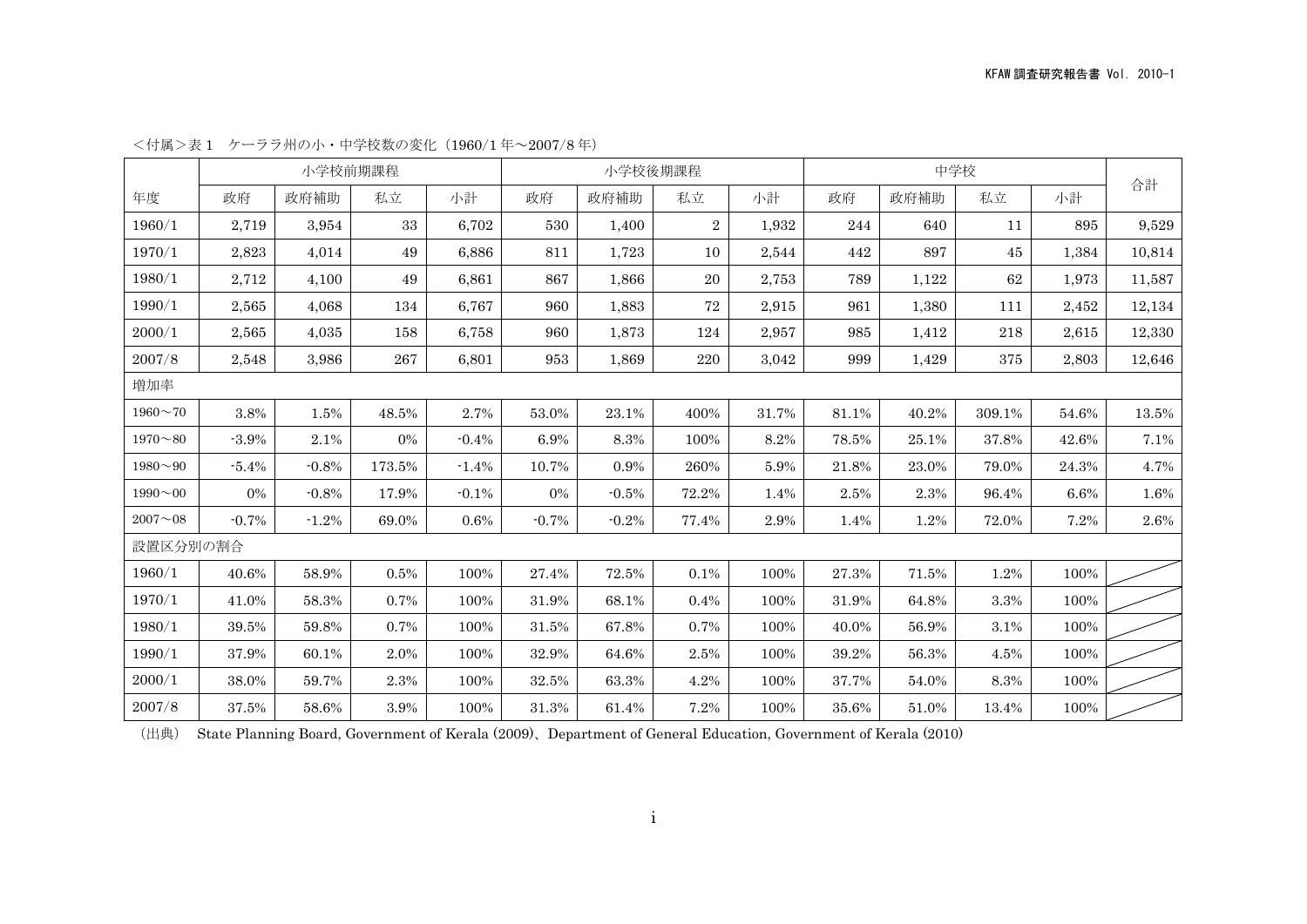|                 |          | 政府       |           |          | 政府補助     |           | 私立     |        |         | 合計        |           |           |
|-----------------|----------|----------|-----------|----------|----------|-----------|--------|--------|---------|-----------|-----------|-----------|
| 年度              | 男性       | 女性       | 小計        | 男性       | 女性       | 小計        | 男性     | 女性     | 小計      | 男性合計      | 女性合計      | 合計        |
| 1960/1          | 501,451  | 431,973  | 933,424   | 594,874  | 528,307  | 1,123,181 |        |        |         | 1,096,325 | 960,280   | 2,056,605 |
| 1970/1          | 664,295  | 589,523  | 1,253,818 | 806,702  | 736,295  | 1,542,997 | 5,981  | 5,749  | 11,730  | 1,476,978 | 1,331,567 | 2,808,545 |
| 1980/1          | 576,796  | 539,793  | 1,116,589 | 742,514  | 708,324  | 1,450,838 | 13,890 | 13,486 | 27,376  | 1,333,200 | 1,261,603 | 2,594,803 |
| 1990/1          | 520,669  | 488,618  | 1,009,287 | 710,435  | 680,339  | 1,390,774 | 37,601 | 34,741 | 72,342  | 1,268,705 | 1,203,698 | 2,472,403 |
| 2000/1          | 361,126  | 344,803  | 705,929   | 566,306  | 550,287  | 1,116,593 | 55,719 | 55,211 | 110,930 | 983,151   | 950,301   | 1,933,452 |
| 2008/9          | 261,922  | 257,017  | 518,939   | 490,477  | 488,018  | 978,495   | 86,200 | 82,359 | 168,559 | 838,599   | 827,394   | 1,665,993 |
| 増加率             |          |          |           |          |          |           |        |        |         |           |           |           |
| $1960 - 70$     | 32.5%    | 36.5%    | 34.3%     | 35.6%    | 39.4%    | 37.4%     |        |        |         | 34.7%     | 38.7%     | 36.6%     |
| $1970 - 80$     | $-13.2%$ | $-8.4%$  | $-10.9\%$ | $-8.0\%$ | $-3.8%$  | $-6.0\%$  | 132.2% | 134.6% | 133.4%  | $-9.7%$   | $-5.3%$   | $-7.6\%$  |
| $1980^{\sim}90$ | $-9.7%$  | $-9.5%$  | $-9.6%$   | $-4.3%$  | $-4.0%$  | $-4.1%$   | 170.7% | 157.6% | 164.3%  | $-4.8%$   | $-4.6%$   | $-4.7%$   |
| $1990 - 2000$   | $-30.6%$ | $-29.4%$ | $-30.1%$  | $-20.3%$ | $-19.1%$ | $-19.7%$  | 48.2%  | 58.9%  | 53.3%   | $-22.5%$  | $-21.1%$  | $-21.8%$  |
| $2000 - 08$     | $-27.5%$ | $-25.5%$ | $-26.5%$  | $-13.4%$ | $-11.3%$ | $-12.4%$  | 54.7%  | 49.2%  | 52.0%   | $-14.7%$  | $-12.9%$  | $-13.8%$  |
| 男女別の割合          |          |          |           |          |          |           |        |        |         |           |           |           |
| 1960/1          | 53.7%    | 46.3%    | 100%      | 53.0%    | 47.0%    | 100%      |        |        |         | 53.3%     | 46.7%     | 100%      |
| 1970/1          | 53.0%    | 47.0%    | 100%      | 52.3%    | 47.7%    | 100%      | 51.0%  | 49.0%  | 100%    | 52.6%     | 47.4%     | 100%      |
| 1980/1          | 51.7%    | 48.3%    | 100%      | 51.2%    | 48.8%    | 100%      | 50.7%  | 49.3%  | 100%    | 51.4%     | 48.6%     | 100%      |
| 1990/1          | 51.6%    | 48.4%    | 100%      | 51.1%    | 48.9%    | 100%      | 52.0%  | 48.0%  | 100%    | $51.3\%$  | 48.7%     | 100%      |
| 2000/1          | 51.2%    | 48.8%    | 100%      | 50.7%    | 49.3%    | 100%      | 50.2%  | 49.8%  | 100%    | 50.8%     | 49.2%     | 100%      |
| 2008/9          | 50.5%    | 49.5%    | 100%      | 50.1%    | 49.9%    | 100%      | 51.1%  | 48.9%  | 100%    | 50.3%     | 49.7%     | 100%      |

<付属>表 2 ケーララ州の小学校前期課程の生徒数の変化(1960⁄1 年~2008⁄9 年)

(注) 1960⁄1 のデータは、政府補助学校と私立学校の合計の数字で公表されている。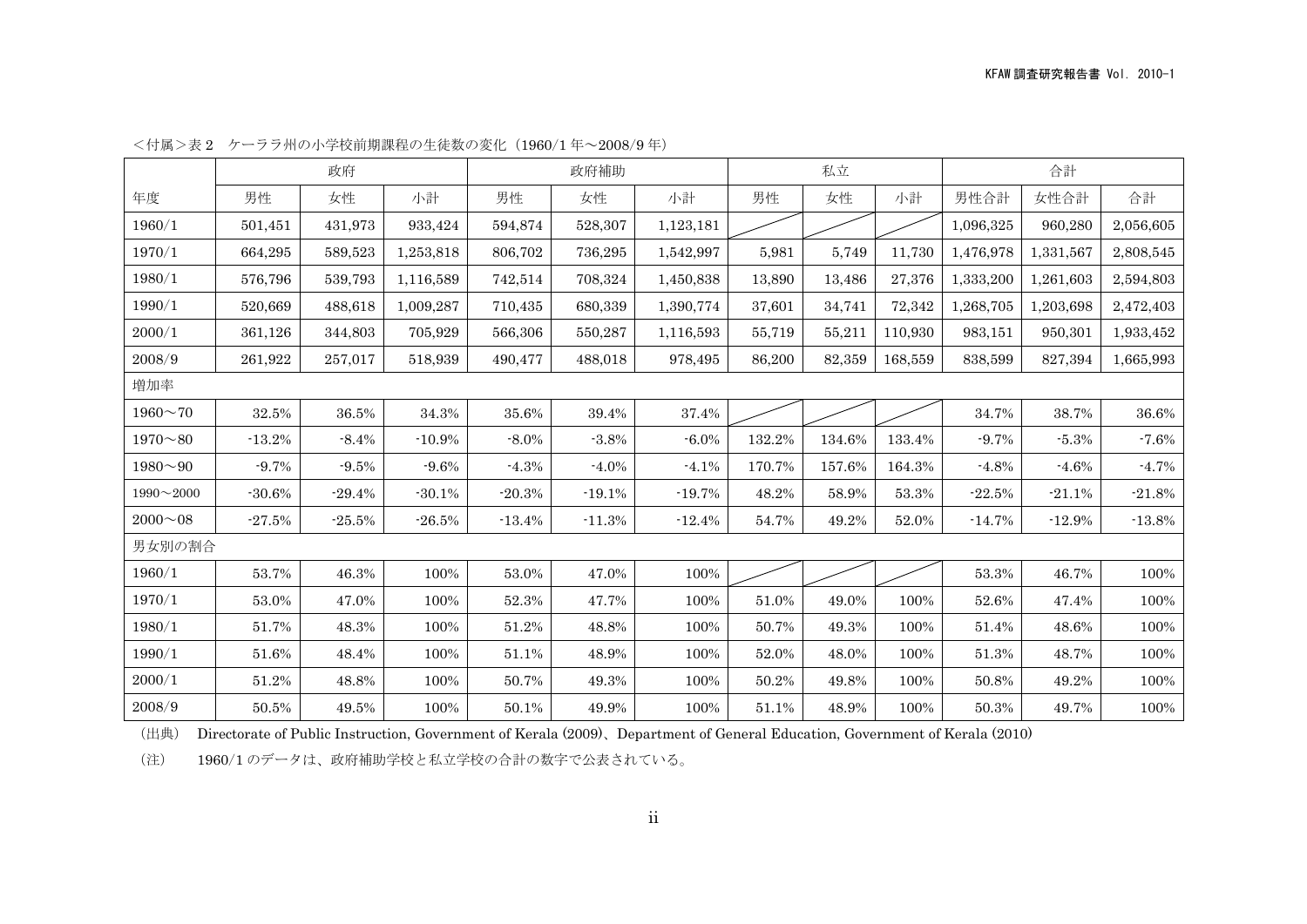|                 |          | 政府       |          |          | 政府補助     |           | 私立     |        |         | 合計       |          |           |
|-----------------|----------|----------|----------|----------|----------|-----------|--------|--------|---------|----------|----------|-----------|
| 年度              | 男性       | 女性       | 小計       | 男性       | 女性       | 小計        | 男性     | 女性     | 小計      | 男性合計     | 女性合計     | 合計        |
| 1960/1          | 238,120  | 186,807  | 424,927  | 336,088  | 275,343  | 611,431   |        |        |         | 574,208  | 462,150  | 1,036,358 |
| 1970/1          | 244,908  | 199,693  | 444,601  | 437,867  | 377,545  | 815,412   | 2,536  | 3,714  | 6,250   | 685,311  | 580,952  | 1,266,263 |
| 1980/1          | 311,125  | 277,847  | 588,972  | 564,361  | 524,165  | 1,088,526 | 8,695  | 8,193  | 16,888  | 884,181  | 810,205  | 1,694,386 |
| 1990/1          | 354,538  | 333,970  | 688,508  | 611,971  | 586,108  | 1,198,079 | 23,550 | 19,669 | 43,219  | 990,059  | 939,747  | 1,929,806 |
| 2000/1          | 281,078  | 258,289  | 539,367  | 549,176  | 511,399  | 1,060,575 | 41,903 | 37,256 | 79,159  | 872,157  | 806,944  | 1,679,101 |
| 2008/9          | 208,194  | 199,185  | 407,379  | 478,043  | 461,729  | 939,772   | 56,576 | 48,813 | 105,389 | 742,813  | 709,727  | 1,452,540 |
| 増加率             |          |          |          |          |          |           |        |        |         |          |          |           |
| $1960 - 70$     | 2.9%     | 6.9%     | 4.6%     | 30.3%    | 37.1%    | 33.4%     |        |        |         | 19.3%    | 25.7%    | 22.2%     |
| $1970 - 80$     | 27.0%    | 39.1%    | 32.5%    | 28.9%    | 38.8%    | 33.5%     | 242.9% | 120.6% | 170.2%  | 29.0%    | 39.5%    | 33.8%     |
| $1980^{\sim}90$ | 14.0%    | 20.2%    | 16.9%    | 8.4%     | 11.8%    | 10.1%     | 170.8% | 140.1% | 155.9%  | 12.0%    | 16.0%    | 13.9%     |
| $1990 - 2000$   | $-20.7%$ | $-22.7%$ | $-21.7%$ | $-10.3%$ | $-12.7%$ | $-11.5%$  | 77.9%  | 89.4%  | 83.2%   | $-11.9%$ | $-14.1%$ | $-13.0%$  |
| $2000 - 08$     | $-25.9%$ | $-22.9%$ | $-24.5%$ | $-13.0%$ | $-9.7%$  | $-11.4%$  | 35.0%  | 31.0%  | 33.1%   | $-14.8%$ | $-12.0%$ | $-13.5%$  |
| 男女別の割合          |          |          |          |          |          |           |        |        |         |          |          |           |
| 1960/1          | 56.0%    | 44.0%    | 100%     | 55.0%    | 45.0%    | 100%      |        |        |         | 55.4%    | 44.6%    | 100%      |
| 1970/1          | 55.1%    | 44.9%    | 100%     | 53.7%    | 46.3%    | 100%      | 40.6%  | 59.4%  | 100%    | 54.1%    | 45.9%    | 100%      |
| 1980/1          | 52.8%    | 47.2%    | 100%     | 51.8%    | 48.2%    | 100%      | 51.5%  | 48.5%  | 100%    | 52.2%    | 47.8%    | 100%      |
| 1990/1          | 51.5%    | 48.5%    | 100%     | 51.1%    | 48.9%    | 100%      | 54.5%  | 45.5%  | 100%    | 51.3%    | 48.7%    | 100%      |
| 2000/1          | 52.1%    | 47.9%    | 100%     | 51.8%    | 48.2%    | 100%      | 52.9%  | 47.1%  | 100%    | 51.9%    | 48.1%    | 100%      |
| 2008/9          | 51.1%    | 48.9%    | 100%     | 50.9%    | 49.1%    | 100%      | 53.7%  | 46.3%  | 100%    | 51.1%    | 48.9%    | 100%      |

<付属>表 3 ケーララ州の小学校後期課程の生徒数の変化(1960⁄1 年~2008⁄9 年)

(注) 1960⁄1 のデータは、政府補助学校と私立学校の合計の数字で公表されている。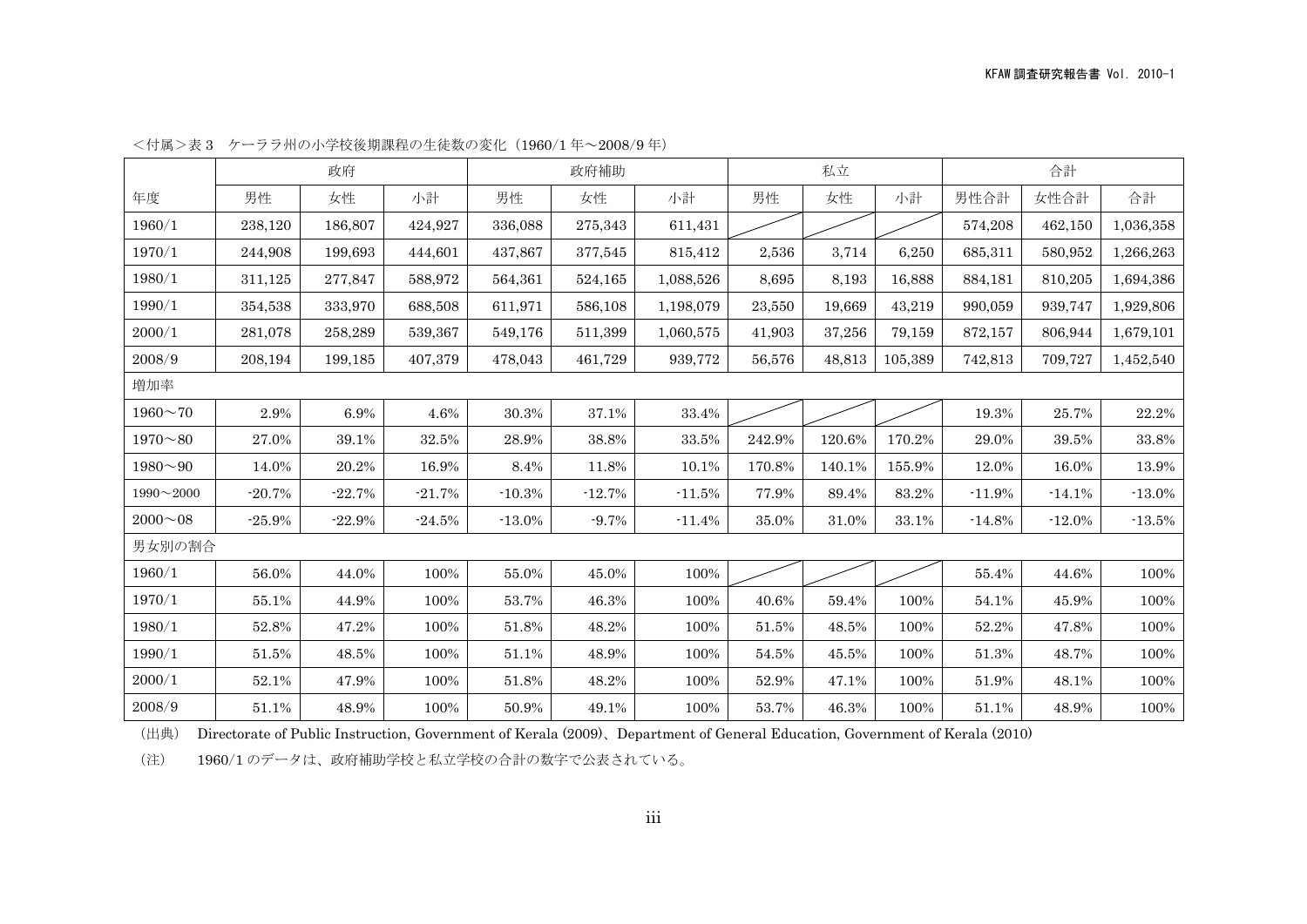|                  |          | 政府      |         |         | 政府補助    |         | 私立     |        |        |          |         |           |
|------------------|----------|---------|---------|---------|---------|---------|--------|--------|--------|----------|---------|-----------|
| 年度               | 男性       | 女性      | 小計      | 男性      | 女性      | 小計      | 男性     | 女性     | 小計     | 男性合計     | 女性合計    | 合計        |
| 1960/1           | 36,551   | 22,044  | 58,595  | 70,296  | 47,817  | 118,743 |        |        |        | 107,477  | 69,861  | 177,338   |
| 1970/1           | 139,593  | 110,636 | 250,229 | 247,156 | 220,660 | 467,816 | 2,596  | 4,073  | 6,669  | 389,345  | 335,369 | 724,714   |
| 1980/1           | 262,091  | 235,774 | 497,865 | 409,793 | 389,941 | 799,734 | 7,509  | 8,656  | 16,165 | 679,393  | 634,371 | 1,313,764 |
| 1990/1           | 303,508  | 295,269 | 598,777 | 433,141 | 434,820 | 867,961 | 16,895 | 15,259 | 32,154 | 753,544  | 745,348 | 1,498,892 |
| 2000/1           | 300,550  | 296,216 | 596,766 | 470,290 | 472,005 | 942,295 | 34,750 | 32,688 | 67,438 | 805,590  | 800,909 | 1,606,499 |
| 2008/9           | 229,021  | 222,002 | 451,023 | 446,557 | 437,001 | 883,558 | 49,200 | 43,512 | 92,712 | 724,778  | 702,515 | 1,427,293 |
| 増加率              |          |         |         |         |         |         |        |        |        |          |         |           |
| $1960 - 70$      | 281.9%   | 401.9%  | 327%    | 251.6%  | 361.5%  | 294%    |        |        |        | 262.3%   | 380.1%  | 308.7     |
| $1970 - 80$      | 11.6%    | 18.0%   | 14.4%   | 15.8%   | 25.0%   | 19.9%   | 5.4%   | 7.4%   | 6.6%   | 14.2%    | 22.4%   | 17.8      |
| $1980^{\sim}90$  | 87.8%    | 113.1%  | 99.0%   | 65.8%   | 76.7%   | 71.0%   | 189.3% | 112.5% | 142.4% | 74.5%    | 89.2%   | $81.3\,$  |
| $1990 \sim 2000$ | 15.8%    | 25.2%   | 20.3%   | 5.7%    | 11.5%   | 8.5%    | 125.0% | 76.3%  | 98.9%  | 10.9%    | 17.5%   | 14.1      |
| $2000 - 08$      | $-1.0\%$ | 0.3%    | $-0.3%$ | 8.6%    | 8.6%    | 8.6%    | 105.7% | 114.2% | 109.7% | 6.9%     | 7.5%    | $\!\!7.2$ |
| 男女別の割合           |          |         |         |         |         |         |        |        |        |          |         |           |
| 1960/1           | 62.4%    | 37.6%   | 100%    | 59.2%   | 40.3%   | 100%    |        |        |        | 60.6%    | 39.4%   | 100%      |
| 1970/1           | 55.8%    | 44.2%   | 100%    | 52.8%   | 47.2%   | 100%    | 38.9%  | 61.1%  | 100%   | 53.7%    | 46.3%   | 100%      |
| 1980/1           | 52.6%    | 47.4%   | 100%    | 51.2%   | 48.8%   | 100%    | 46.5%  | 53.5%  | 100%   | 51.7%    | 48.3%   | 100%      |
| 1990/1           | 50.7%    | 49.3%   | 100%    | 49.9%   | 50.1%   | 100%    | 52.5%  | 47.5%  | 100%   | $50.3\%$ | 49.7%   | 100%      |
| 2000/1           | 50.4%    | 49.6%   | 100%    | 49.9%   | 50.1%   | 100%    | 51.5%  | 48.5%  | 100%   | 50.1%    | 49.9%   | 100%      |
| 2008/9           | 50.8%    | 49.2%   | 100%    | 50.5%   | 49.5%   | 100%    | 53.1%  | 46.9%  | 100%   | 50.8%    | 49.2%   | 100%      |

<付属>表 4 ケーララ州の中学校の生徒数の変化(1960⁄1 年~2008⁄9 年)

(注) 1960⁄1 のデータは、政府補助学校と私立学校の合計の数字で公表されている。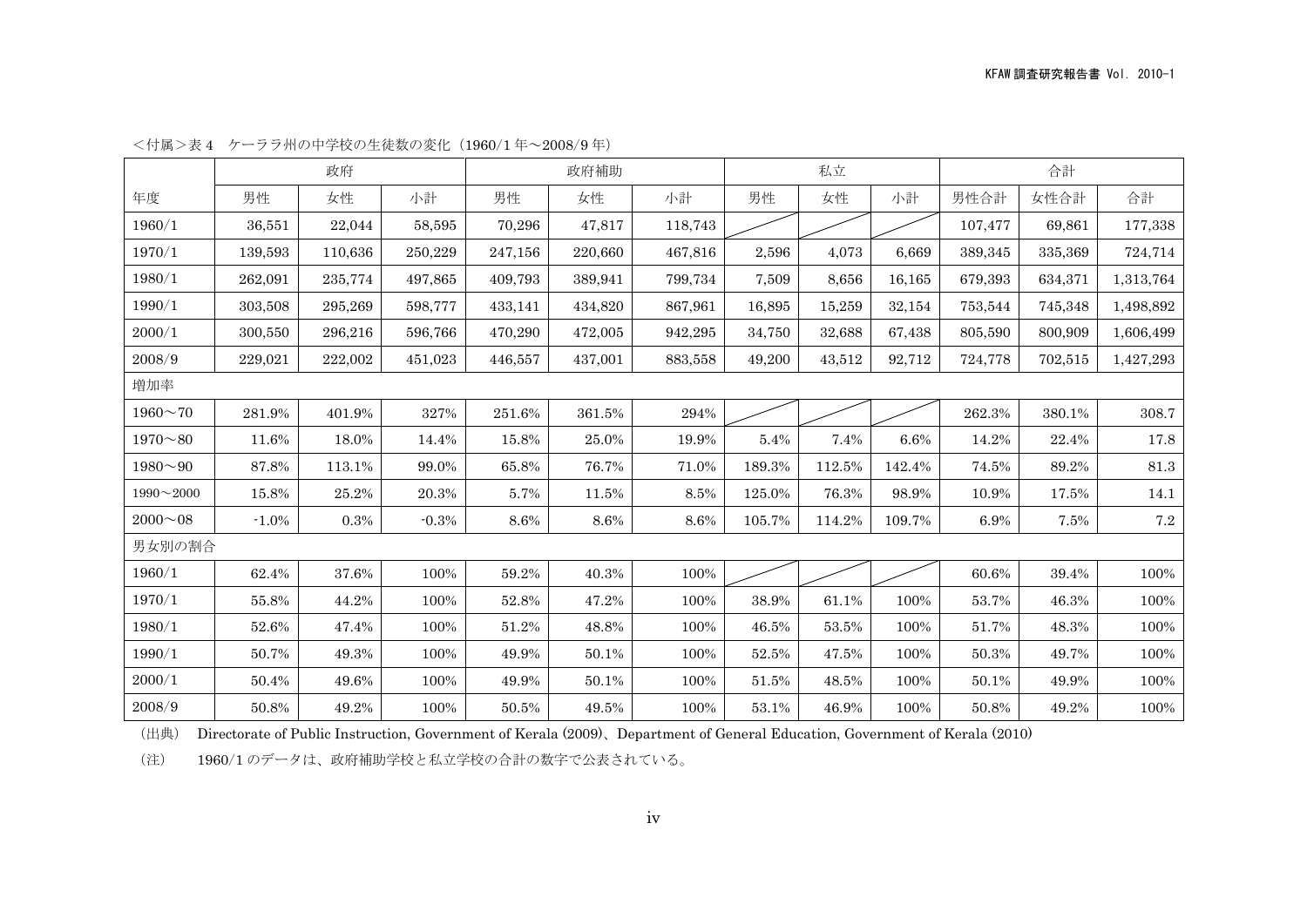|        |       |            | 小学校前期課程 |      |       |            | 小学校後期課程 |      | 中学校   |            |         |      |
|--------|-------|------------|---------|------|-------|------------|---------|------|-------|------------|---------|------|
| 年度     | 政府学校  | 政府補助<br>学校 | 私立学校    | 合計   | 政府学校  | 政府補助<br>学校 | 私立学校    | 合計   | 政府学校  | 政府補助<br>学校 | 私立学校    | 合計   |
| 1960/1 | 45.4% | 54.6%      | $0\%$   | 100% | 41.0% | 59.0%      | $0\%$   | 100% | 33.0% | 67.0%      | $0\%$   | 100% |
| 1970/1 | 44.6% | 54.9%      | $0.4\%$ | 100% | 35.1% | 64.4%      | 0.5%    | 100% | 34.5% | 64.6%      | $0.9\%$ | 100% |
| 1980/1 | 43.0% | 55.9%      | 1.1%    | 100% | 34.8% | 64.2%      | $1.0\%$ | 100% | 37.9% | 60.9%      | $1.2\%$ | 100% |
| 1990/1 | 40.8% | 56.3%      | 2.9%    | 100% | 35.7% | 62.1%      | 2.2%    | 100% | 39.9% | 57.9%      | 2.1%    | 100% |
| 2000/1 | 36.5% | 57.8%      | 5.7%    | 100% | 32.1% | 63.2%      | 4.7%    | 100% | 37.1% | 58.7%      | 4.2%    | 100% |
| 2008/9 | 31.9% | 58.2%      | 9.8%    | 100% | 28.0% | 64.7%      | 7.3%    | 100% | 31.6% | 61.9%      | 6.5%    | 100% |

<付属>表 5 ケーララ州の学校の設置区分による小・中学校の生徒数の割合の変化(1960⁄1 年~2008⁄9 年)

(出典) State Planning Board, Government of Kerala (2009)、Department of General Education, Government of Kerala (2010)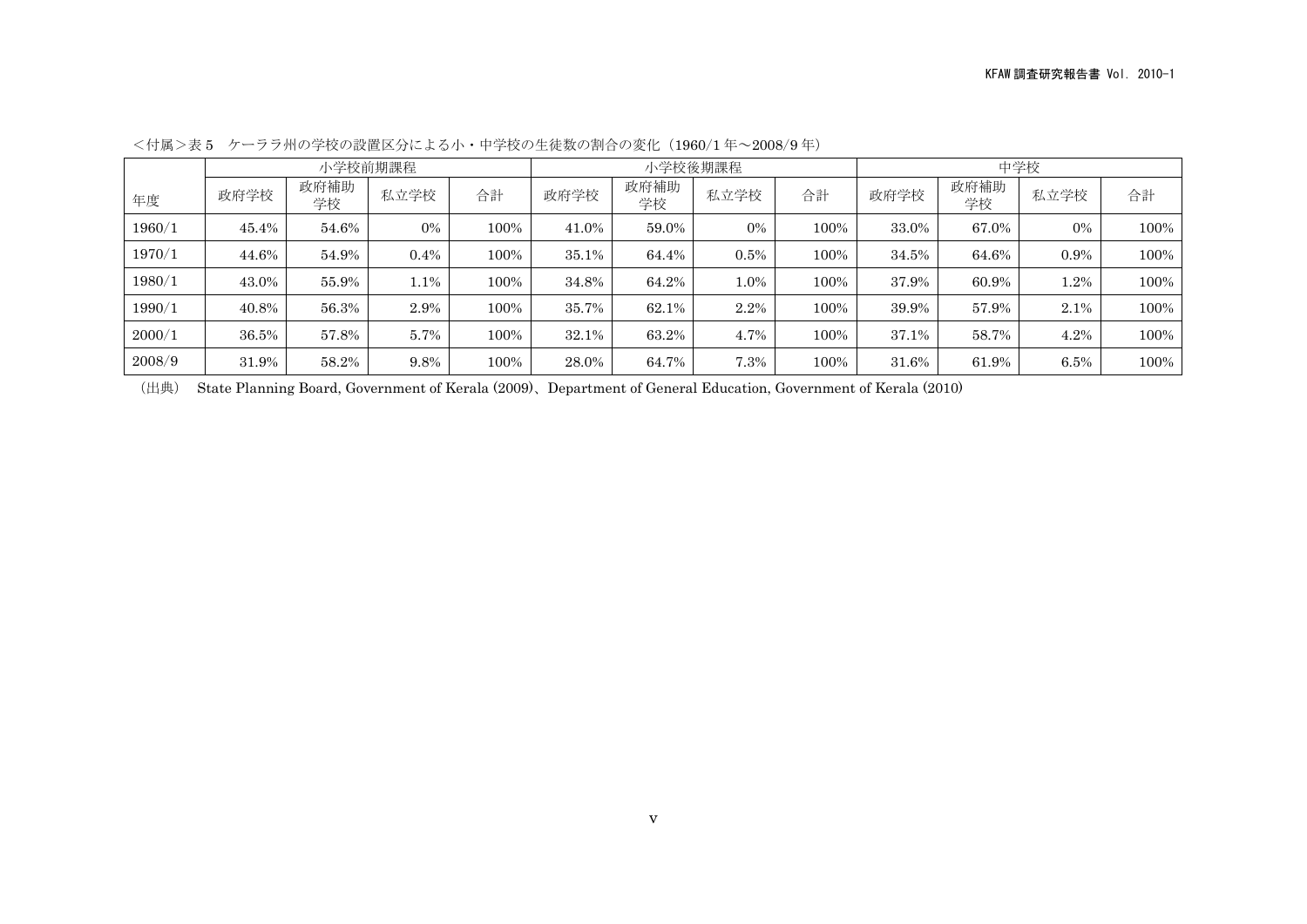|                 |          | 小学校前期課程 |          |          | 小学校後期課程 |         | 中学校     |         |         | 合計       |         |          |
|-----------------|----------|---------|----------|----------|---------|---------|---------|---------|---------|----------|---------|----------|
| 年度              | 男性       | 女性      | 小計       | 男性       | 女性      | 小計      | 男性      | 女性      | 小計      | 男性合計     | 女性合計    | 合計       |
| 1960/1          | 35.604   | 26,551  | 62,155   | 19,755   | 13,272  | 33,027  | 9,008   | 4,667   | 13.675  | 64,367   | 44,490  | 108,857  |
| 1970/1          | 35,328   | 34,366  | 69,694   | 23,439   | 20,701  | 44,140  | 16,730  | 11,741  | 28,471  | 75,497   | 66,808  | 142,305  |
| 1980/1          | 32,183   | 39,357  | 71,540   | 27,214   | 30,079  | 57,293  | 22,660  | 23,941  | 46,601  | 82,057   | 93,377  | 175,434  |
| 1990/1          | 24,987   | 47,254  | 72,241   | 23,823   | 37,398  | 61,221  | 23,994  | 33,552  | 57,546  | 72,804   | 118,204 | 191,008  |
| 2000/1          | 17,223   | 46,214  | 63,437   | 18,935   | 37,879  | 56,814  | 22,400  | 39,535  | 61,935  | 58,558   | 123,628 | 182,186  |
| 2007/8          | 14,269   | 47,847  | 62,116   | 16,246   | 36,472  | 52,718  | 20,727  | 39,417  | 60,144  | 51,242   | 123,736 | 174,978  |
| 増加率             |          |         |          |          |         |         |         |         |         |          |         |          |
| $1960^{\sim}70$ | $-0.8%$  | 29.4%   | 12.1%    | 18.6%    | 56.0%   | 33.6%   | 85.7%   | 151.6%  | 108.2%  | 17.3%    | 50.2%   | 30.7%    |
| $1970^{\sim}80$ | $-8.9%$  | 14.5%   | 2.6%     | 16.1%    | 45.3%   | 29.8%   | 35.4%   | 103.9%  | 63.7%   | 8.7%     | 39.8%   | 23.3%    |
| $1980^{\sim}90$ | $-22.4%$ | 20.1%   | 1.0%     | $-12.5%$ | 24.3%   | 6.9%    | 5.9%    | 40.1%   | 23.5%   | $-11.3%$ | 26.6%   | 8.9%     |
| $1990 - 2000$   | $-31.1%$ | $-2.2%$ | $-12.2%$ | $-20.5%$ | 1.3%    | $-7.2%$ | $-6.6%$ | 17.8%   | 7.6%    | $-19.6%$ | 4.6%    | $-4.6%$  |
| $2000 \sim 07$  | $-17.2%$ | 3.5%    | $-2.1%$  | $-14.2%$ | $-3.7%$ | $-7.2%$ | $-7.5%$ | $-0.3%$ | $-2.9%$ | $-12.5%$ | 0.1%    | $-4.0\%$ |
| 男女別の割合          |          |         |          |          |         |         |         |         |         |          |         |          |
| 1960/1          | 57.8%    | 42.2%   | 100%     | 62.6%    | 37.4%   | 100%    | 62.8%   | 37.2%   | 100%    | 59.4%    | 40.6%   | 100%     |
| 1970/1          | 57.3%    | 42.7%   | 100%     | 59.8%    | 40.2%   | 100%    | 65.9%   | 34.1%   | 100%    | 59.1%    | 40.9%   | 100%     |
| 1980/1          | 50.7%    | 49.3%   | 100%     | 53.1%    | 46.9%   | 100%    | 58.8%   | 41.2%   | 100%    | 53.1%    | 46.9%   | 100%     |
| 1990/1          | 45.0%    | 55.0%   | 100%     | 47.5%    | 52.5%   | 100%    | 48.6%   | 51.4%   | 100%    | 46.8%    | 53.2%   | 100%     |
| 2000/1          | 27.1%    | 72.9%   | 100%     | 33.3%    | 66.7%   | 100%    | 36.2%   | 63.8%   | 100%    | 32.1%    | 67.9%   | 100%     |
| 2007/8          | 23.0%    | 77.0%   | 100%     | 30.8%    | 69.2%   | 100%    | 34.5%   | 65.5%   | 100%    | 29.3%    | 70.7%   | 100%     |

<付属>表 6 ケーララ州の小・中学校の教員数の変化(1960⁄1 年~2008⁄9 年)

(出典) State Planning Board, Government of Kerala (2009)、Department of General Education, Government of Kerala (2010)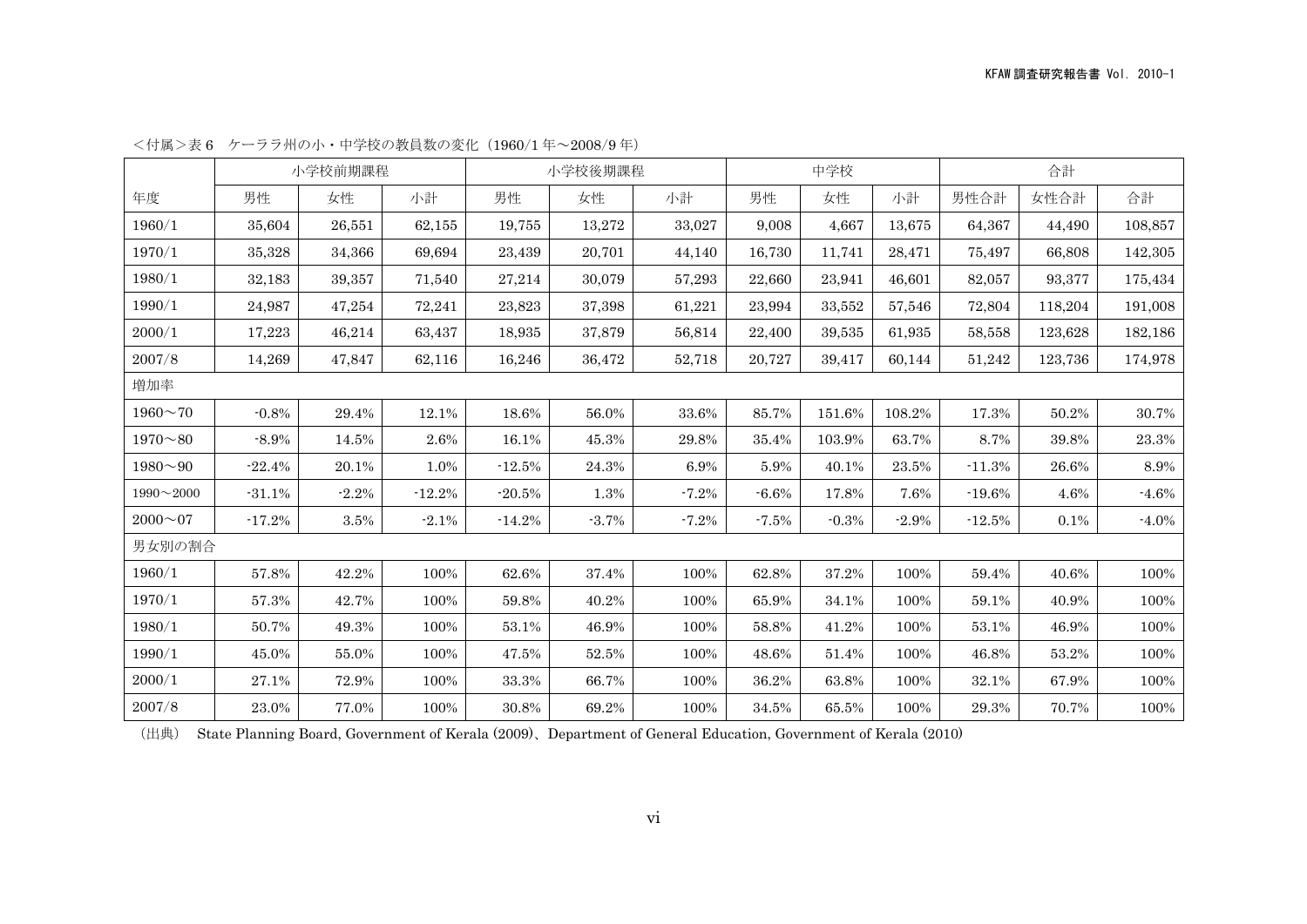|        |       |            | 小学校前期課程 |      |       |            | 小学校後期課程 |      | 中学校   |            |        |      |
|--------|-------|------------|---------|------|-------|------------|---------|------|-------|------------|--------|------|
| 年度     | 政府学校  | 政府補助<br>学校 | 私立学校    | 合計   | 政府学校  | 政府補助<br>学校 | 私立学校    | 合計   | 政府学校  | 政府補助<br>学校 | 私立学校   | 合計   |
| 1980/1 | 42.7% | 56.7%      | $0.6\%$ | 100% | 35.5% | 64.1%      | 0.4%    | 100% | 38.1% | 60.1%      | $.8\%$ | 100% |
| 1990/1 | 38.1% | 60.2%      | 1.7%    | 100% | 31.5% | 67.3%      | $.2\%$  | 100% | 41.2% | 55.6%      | 3.2%   | 100% |
| 2000/1 | 35.3% | 62.4%      | 2.3%    | 100% | 30.0% | 67.7%      | 2.3%    | 100% | 38.0% | 55.7%      | 6.3%   | 100% |
| 2007/8 | 32.9% | 62.5%      | $4.6\%$ | 100% | 32.9% | 62.5%      | 4.6%    | 100% | 32.9% | 62.5%      | 4.6%   | 100% |

<付属>表 7 ケーララ州の設置区分による小・中学校の教員数の割合の変化(1980⁄1 年~2007⁄8 年)

<付属>表 8 ケーララ州の小・中学校の男女別教員数(2007⁄8 年)

|         | 政府     |        | 政府補助   |        |        | 私立     |       |       | 合計     |        |        |        |
|---------|--------|--------|--------|--------|--------|--------|-------|-------|--------|--------|--------|--------|
| 年度      | 男性     | 女性     | 小計     | 男性     | 女性     | 小計     | 男性    | 女性    | 小計     | 男性     | 女性     | 合計     |
| 小学校前期課程 | 3,565  | 9,903  | 13,468 | 6.466  | 19.148 | 25,614 | 247   | 1,648 | 1,895  | 10,278 | 30,699 | 40,977 |
| 小学校後期課程 | 4,141  | 8,330  | 12,471 | 9.169  | 21.084 | 30.253 | 349   | 1,980 | 2,329  | 13,659 | 31,394 | 45,053 |
| 中学校     | 10,062 | 17,899 | 27,961 | 14.789 | 35,002 | 49,791 | 2,193 | 8,118 | 10,311 | 27,044 | 61,019 | 88,063 |
| 男女別の割合  |        |        |        |        |        |        |       |       |        |        |        |        |
| 小学校前期課程 | 26.5%  | 73.5%  | 100%   | 25.2%  | 74.8%  | 100%   | 13.0% | 87.0% | 100%   | 25.1%  | 74.9%  | 100%   |
| 小学校後期課程 | 33.2%  | 66.8%  | 100%   | 30.3%  | 69.7%  | 100%   | 15.0% | 85.0% | 100%   | 30.3%  | 69.7%  | 100%   |
| 中学校     | 36.0%  | 64.0%  | 100%   | 29.7%  | 70.3%  | 100%   | 21.3% | 78.7% | 100%   | 30.7%  | 69.3%  | 100%   |

(出典) Directorate of Public Instruction, Government of Kerala (2009)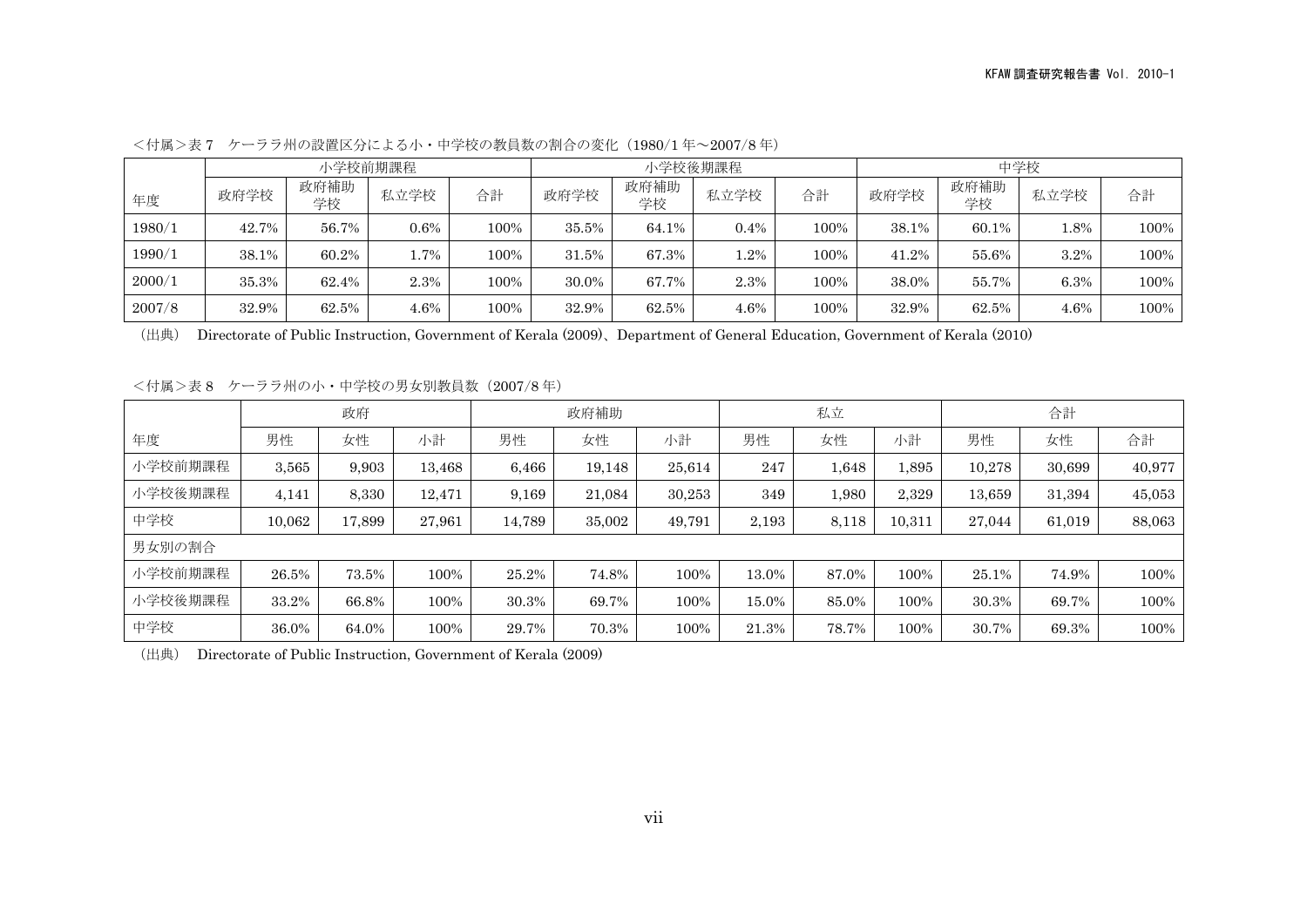|                       |          | 小学校前期課程   |           |       | 小学校後期課程   |          | 中学校   |        |          |  |
|-----------------------|----------|-----------|-----------|-------|-----------|----------|-------|--------|----------|--|
| 年度                    | 学校数      | 生徒数       | 教員数       | 学校数   | 生徒数       | 教員数      | 学校数   | 生徒数    | 教員数      |  |
| $1960/1 \sim 1970/1$  | 2.7%     | 22.2%     | 12.1%     | 31.7% | 22.2%     | 33.6%    | 54.6% | 308.7% | 108.2%   |  |
| $1970/1 \sim 1980/1$  | $-0.4\%$ | 33.8%     | 2.6%      | 8.2%  | 33.8%     | 29.8%    | 42.6% | 17.8%  | 63.7%    |  |
| $1980/1 \sim 1990/91$ | $-1.4\%$ | 13.9%     | 1.0%      | 5.9%  | 13.9%     | 6.9%     | 24.3% | 81.3%  | 23.5%    |  |
| $1990/1 \sim 2000/1$  | $-0.1\%$ | $-13.0\%$ | $-12.2\%$ | 1.4%  | $-13.0\%$ | $-7.2\%$ | 6.6%  | 14.1%  | $7.6\%$  |  |
| $2000/1 \sim 2008/9$  | $0.6\%$  | $-13.5\%$ | $-2.1\%$  | 2.9%  | $-13.5\%$ | $-7.2\%$ | 7.2%  | 7.2%   | $-2.9\%$ |  |

<付属>表 9 ケーララ州の小・中学校の学校数、生徒数、教員数の変化(1960⁄1 年~2007⁄8 年)

(出典) Directorate of Public Instruction, Government of Kerala (2009)、State Planning Board, Government of Kerala (2009)、Department of General Education, Government of Kerala (2010)

(注) 学校数については、2000⁄1 年から 2007⁄8 年への変化である。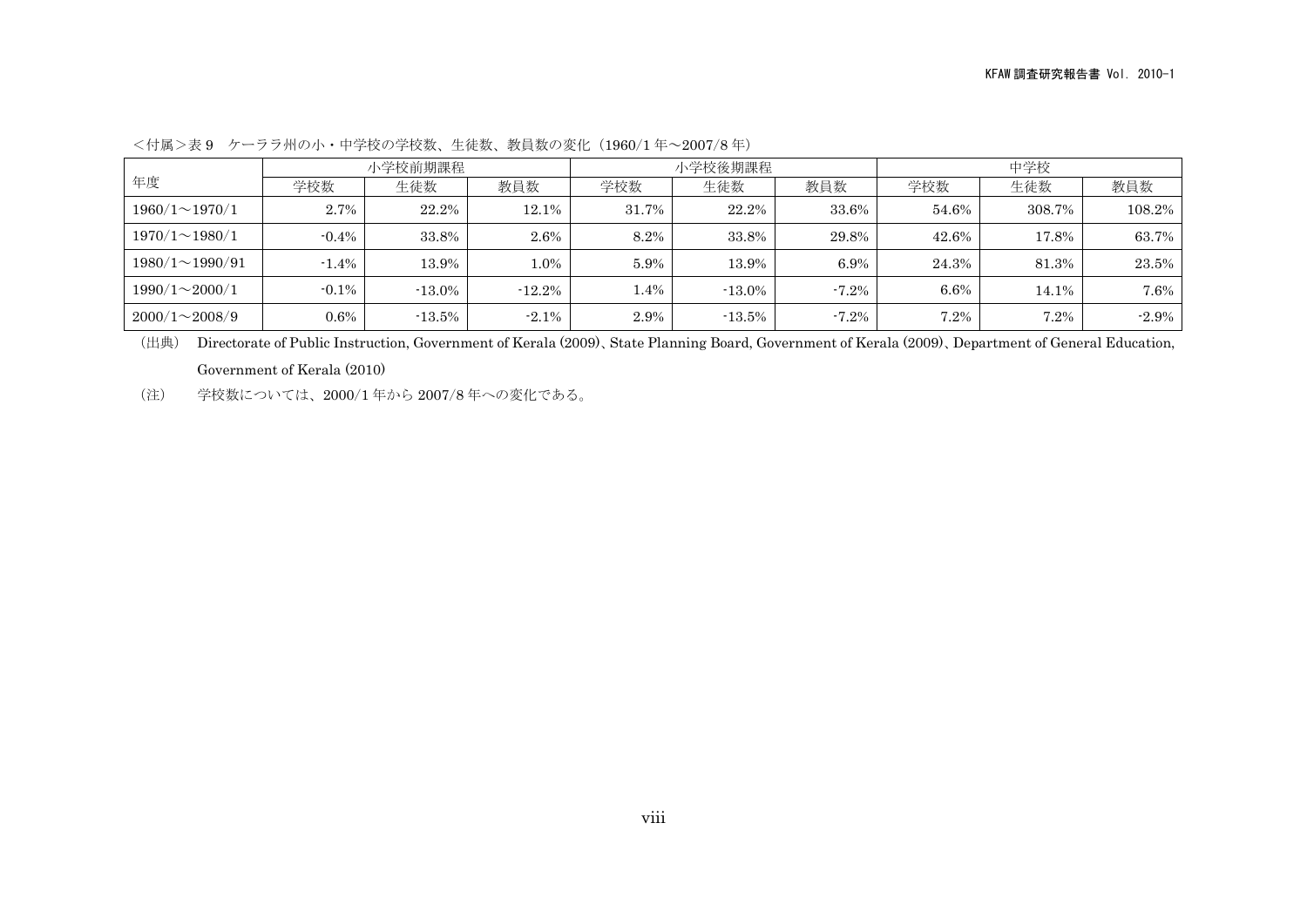|             | 人文系      |          |          | 商業     |         | 理工系    |         |         | 合計       |         |         |          |
|-------------|----------|----------|----------|--------|---------|--------|---------|---------|----------|---------|---------|----------|
| 年度          | 男性       | 女性       | 合計       | 男性     | 女性      | 合計     | 男性      | 女性      | 合計       | 男性      | 女性      | 合計       |
| 2004/5      | 21,772   | 41,874   | 63,646   | 11,037 | 12,660  | 23,697 | 21,282  | 44,559  | 65,841   | 54,091  | 99,093  | 153,184  |
| 2005/6      | 23,004   | 45,618   | 68,622   | 11,143 | 13,074  | 24,217 | 20,791  | 45,114  | 65,905   | 54,938  | 103,806 | 158,744  |
| 2006/7      | 22,367   | 45,169   | 67,536   | 11,338 | 12,985  | 24,323 | 19,788  | 44,382  | 64,170   | 53,493  | 102,536 | 156,029  |
| 2007/8      | 21,286   | 42,958   | 64,244   | 11,513 | 13,005  | 24,518 | 18,811  | 44,210  | 63,021   | 51,610  | 100,173 | 151,783  |
| 成長率         |          |          |          |        |         |        |         |         |          |         |         |          |
| $2004 - 05$ | 5.7%     | 8.9%     | 7.8%     | 1.0%   | 3.3%    | 2.2%   | $-2.3%$ | 1.2%    | $0.1\%$  | 1.6%    | 4.8%    | $3.6\%$  |
| $2005 - 06$ | $-2.8%$  | $-1.0\%$ | $-1.6%$  | 1.7%   | $-0.7%$ | 0.4%   | $-4.8%$ | $-1.6%$ | $-2.6\%$ | $-2.6%$ | $-1.2%$ | $-1.7\%$ |
| $2006 - 07$ | $-4.8\%$ | $-4.9\%$ | $-4.9\%$ | 1.5%   | 0.2%    | 0.8%   | $-4.9%$ | $-0.4%$ | $-1.8%$  | $-3.5%$ | $-2.3%$ | $-2.7%$  |
| 男女別の割合      |          |          |          |        |         |        |         |         |          |         |         |          |
| 2004/5      | 34.2%    | 65.8%    | 100%     | 46.6%  | 53.4%   | 100%   | 32.3%   | 67.7%   | 100%     | 35.3%   | 64.7%   | 100%     |
| 2005/6      | 33.5%    | 66.5%    | 100%     | 46.0%  | 54.0%   | 100%   | 31.5%   | 68.5%   | 100%     | 34.6%   | 65.4%   | 100%     |
| 2006/7      | 33.1%    | 66.9%    | 100%     | 46.6%  | 53.4%   | 100%   | 30.8%   | 69.2%   | 100%     | 34.3%   | 65.7%   | 100%     |
| 2007/8      | 33.1%    | 66.9%    | 100%     | 47.0%  | 53.0%   | 100%   | 29.8%   | 70.2%   | 100%     | 34.0%   | 66.0%   | 100%     |

<付属>表 10 ケーララ州のカレッジの学生数の変化(2004⁄5 年~2006⁄7 年)

(出典) State Planning Board, Government of Kerala (various years)